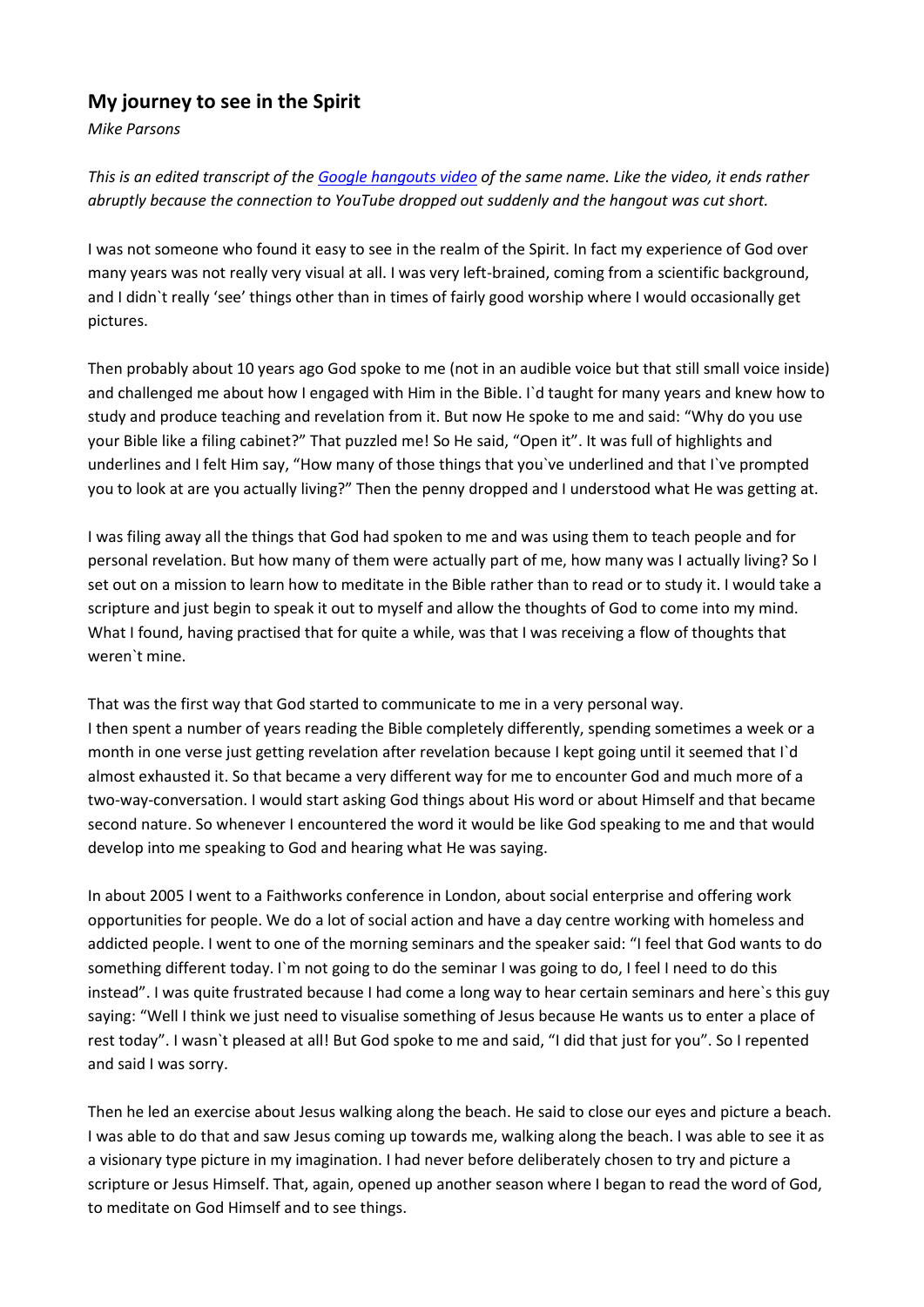So far this was just in my imagination, nothing that I would say was a first person type encounter but it was something that began to build up.

Then one Monday evening, I was in my office and it was as if my desk opened up into a portal and I went through it. I didn`t go physically but I definitely went somehow. I was unaware of my surroundings and my physical situation and I found myself standing in front of the river of fire in heaven. This river was flowing down and I was looking up, seeing a throne above it and thinking, "I want to get to that throne". I was really, really surprised because I`d never experienced anything like that.

Then I entered a whole encounter where I saw some steps which I know now are fire stones. They were going up and I stepped on them and became part of the step. I could see into the atomic fabric of the step which was a really weird experience, having not seen anything like that before, but I went with it. I got to the top of the steps and I saw the throne of God. I saw just the bottom of it and the feet of God. I was not fearful, but I could not look at Him. I did see a whole row of thrones. Then it came to me, "I must have a throne there somewhere, because I know the scripture...seated in heavenly places... so where`s my throne?" I started walking along these thrones and I came to what I knew was my throne. It didn`t have 'Mike Parsons' on it but it had a name of something that God had spoken to me about in the past so I just knew it was my throne.

I sat down on the throne and suddenly, in front of me, a big oval screen opened up. I was looking at it and saw a familiar scene in the earthly realm; but I saw it in vibrant crystal clear colours, beyond the latest of the latest 4K high definition. It was real, and I knew I was seeing earth from a heavenly perspective. And then the screen revolved in front of me and I was looking at the same picture but grey, dull and colourless. I knew I was now seeing the same scene from an earthly perspective, and that when you look at something from a heavenly perspective it is completely different.

I was trying to take this in and then an angel took me off and showed me a big portal opening up with light and gold pouring down from it. He said, "That`s what it`s like when you get a small portion of revival". Then he said, "I want to show you something else". So he took me down and I felt as if I was falling through the atmosphere, where I could see demonic creatures blocking off the portal to close it. I was really indignant, "How dare they do this?" The angel replied, "Because you let them; people let them do that".

Still angry about this, I suddenly came out of this encounter and I was back at my desk, feeling a bit wobbly, wondering what that was!

That was my first encounter with heaven and so I wrote it all down in detail. I really wanted to, but no matter what I tried, I could not go back. I had a real desire in my heart because now I knew there was something more.

But it was not until 2010 when I was given a written prophetic word by my friend Mike Bryant, and one of the things it said was, "I have seen the desires of your heart and I am going to show you the things that you desire". I thought, "I`m being invited back to this place in heaven! That's really exciting, but how? I can`t just sit at my desk, hoping!"

Then I went to a conference for a few days, just across the county in Torquay. It was a 75-mile drive, and on the way God spoke and said, "This time is just for you and Me, don`t talk to anybody, don`t minister to anybody, just come and meet with Me". So I went and I engaged with the worship in a totally different way.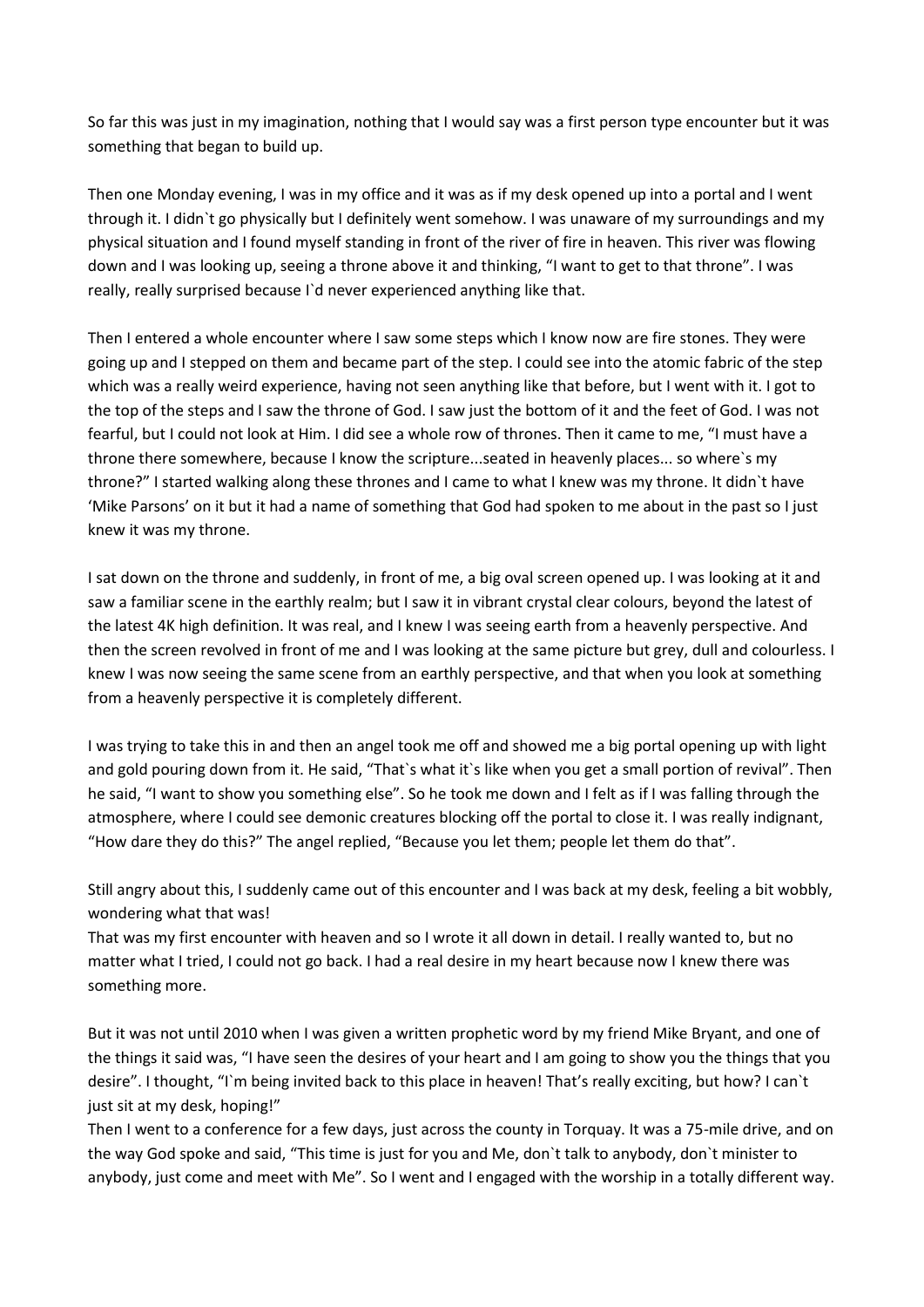My whole heart got transformed, my desire for God just multiplied and on the way back God said, "I want you to do a forty day fast".

So that is what I did, beginning in August 2010. God spoke to me before I started and said that this was not going to be an easy time, that there was a crucifixion of the flesh that needed to take place.

So I went into the fast, shut myself away in a room and just started repenting and doing whatever I could do. For the first couple of weeks I had a lot of revelation from the word about things which I now understand. But during the nights I could not sleep. It felt like my body was burning, like my bones were on fire, it was an intense heat. My head was not burning, but the rest of my body was. I repented of everything I could possibly think of. If anything was blocking me engaging with heaven I was just going to repent of it.

And then around the eighteenth day I was lying down on the settee in the room and I went into a trance. I completely lost the senses of my body. I found myself standing in heaven, and was given a quantum physics lesson by the Holy Spirit: He took me out into the stars, told me about string theory, light, zero point energy, all sorts of really weird stuff to do with quantum physics. I heard the sounds of heaven. It was an amazing encounter, and it went on a long time. I was taken back in time, I saw the first creation and really, really amazing things. I eventually came out of this experience and it took me three hours to write it all out. On coming out and still marvelling at it all God spoke to me and said, "You need to go and see Ian Clayton".

I had heard of Ian Clayton, and seen one of his videos about transrelocation. I went online and found that he was in Torquay that night for two nights. By this time I was so physically depleted, having lost over 20 pounds in weight, that I really didn`t feel up to driving anywhere. So I emailed everyone in the church asking if anyone would like to go and hear Ian Clayton, and if so, would they take me? Someone said they would, so we went. Ian was in machine-gun mode that night and just fired out revelation. I was taking notes and he was saying exactly what I had seen that same day. I was too amazed to talk to him.

I went back home and downloaded some of his 'gateways' material. For the remainder of my fast I worked on dealing with all the blockages and opening up my spiritual gates, connecting with God in the garden of my heart and so on. That was really how it all started. From that day on I had heavenly encounters every day. I had eighty-seven specific visions and actual third person to first person encounters. I wrote them all down.

I had encounters in the courtroom and many of what I would now see as forerunner experiences. Many times Jesus just sat down with me and spoke to me face to face, and He would just ask, "What do you want to know?" So I asked him, "How did You do that miracle?" And He would tell me and explain it in quantum physics terms and I understood His explanation.

I went into the garden of God, to the river of life, and I encountered the tree of life and so on. Since then I have gone back lots of times. I have drawn out the revelation of it and that has brought me to the point that now I can hear the flow of the thoughts of God. I could see things and I had also visited, so it had now gone from vision to visitation.

Next I started to get my spiritual eyes functioning. The eyes of our spirit produce images on a screen; that screen is our imagination, and it has images projected onto it either by God or by ourselves. Our imagination is ours to use, and we can activate it and use it as we choose.